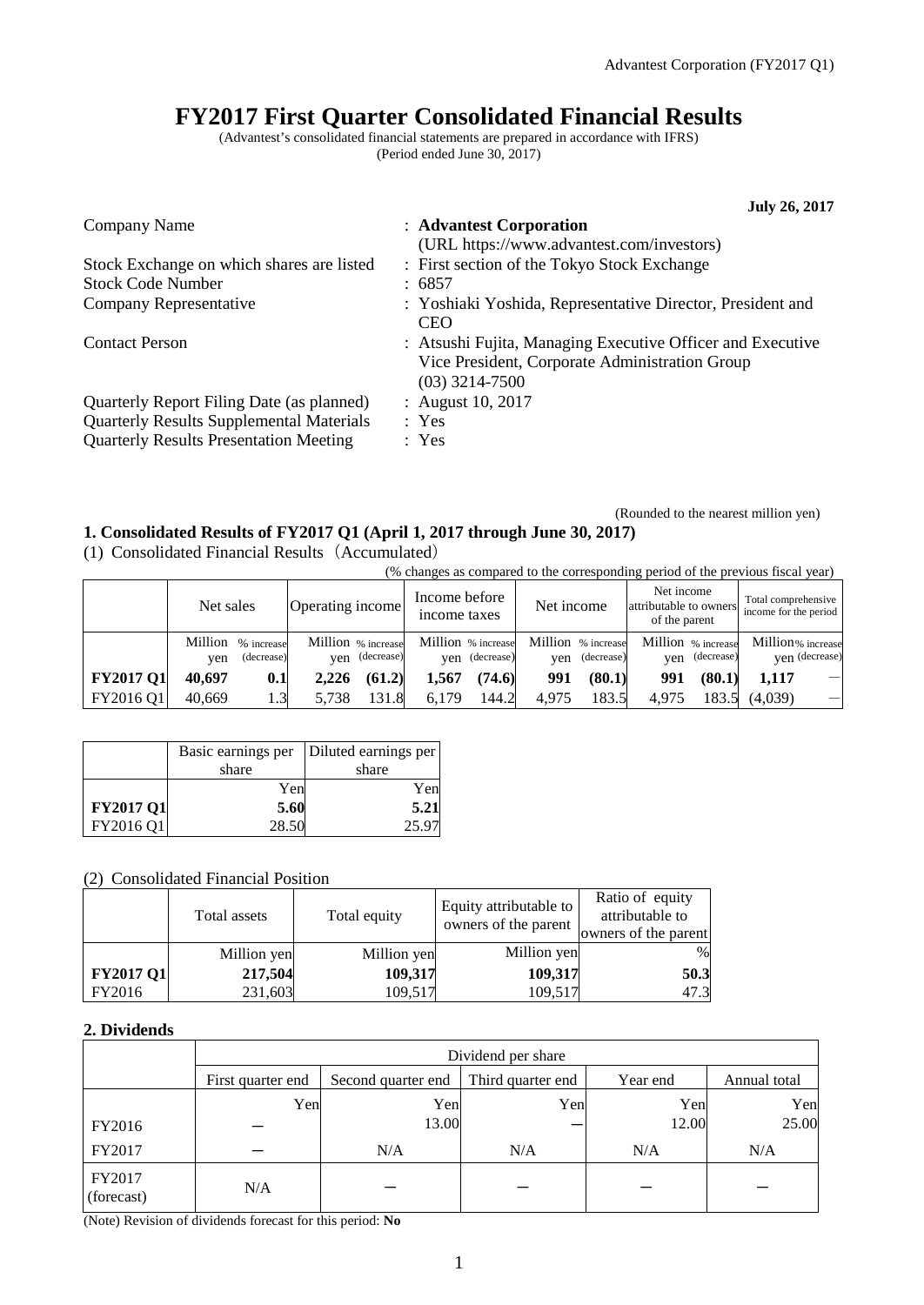#### **3. Projected Results for FY2017 (April 1, 2017 through March 31, 2018)**

|        | (% changes as compared to the previous fiscal year) |      |                  |      |             |                               |             |            |             |                                                    |
|--------|-----------------------------------------------------|------|------------------|------|-------------|-------------------------------|-------------|------------|-------------|----------------------------------------------------|
|        | Net sales                                           |      | Operating income |      |             | Income before<br>income taxes |             | Net income |             | Net income attributable to<br>Owners of the parent |
|        | Million yen                                         | $\%$ | Million yen      | $\%$ | Million yen | $\%$                          | Million yen | $\%$       | Million yen | $\%$                                               |
| FY2017 | 172,000                                             | 10.3 | 18.000           | 29.4 | 18,180      | 21.0                          | 15.000      | 5.6        | 15,000      | 5.6                                                |

(Note) Revision of projected results for this period: **No**

#### **4. Others**

- (1) Material changes in subsidiaries during this period (changes in scope of consolidation resulting from changes in subsidiaries): None
- (2) Changes in accounting policies and accounting estimates
	- 1) Changes in accounting policies required by IFRS: None
	- 2) Changes arising from factors other than 1: None
	- 3) Changes in accounting estimates: None
- (3) Number of issued and outstanding share (ordinary share):
	- 1) Number of issued and outstanding share at the end of each fiscal period (including treasury share):
	- FY2017 Q1 199,566,770 shares; FY2016 199,566,770 shares.
	- 2) Number of treasury share at the end of each fiscal period:
	- FY2017 Q1 22,199,564 shares; FY2016 22,736,166 shares.
	- 3) Average number of outstanding share for each period (cumulative term):
	- FY2017 Q1 177,012,805 shares; FY2016 Q1 174,572,523 shares.

#### **Status of Quarterly Review Procedures**

This quarterly financial results report is not subject to quarterly review procedures by independent auditors.

#### **Explanation on the Appropriate Use of Future Earnings Projections and Other Special Instructions**

This document contains "forward-looking statements" that are based on Advantest's current expectations, estimates and projections. These forward-looking statements are subject to known and unknown risks, uncertainties and other factors that may cause Advantest's actual results, levels of activities, performance or achievements to be materially different from those expressed or implied by such forward-looking statements. These factors include: (i) changes in demand for the products and services produced and offered by Advantest's customers, including semiconductors, communications services and electronic goods; (ii) circumstances relating to Advantest's investment in technology, including its ability to timely develop products that meet the changing needs of semiconductor manufacturers, communications network equipment and components makers and service providers; (iii) significant changes in the competitive environment in the major markets where Advantest purchases materials, components and supplies for the production of its products or where its products are produced, distributed or sold; and (iv) changes in economic conditions, currency exchange rates or political stability in the major markets where Advantest procures materials, components and supplies for the production of its principal products or where its products are produced, distributed or sold.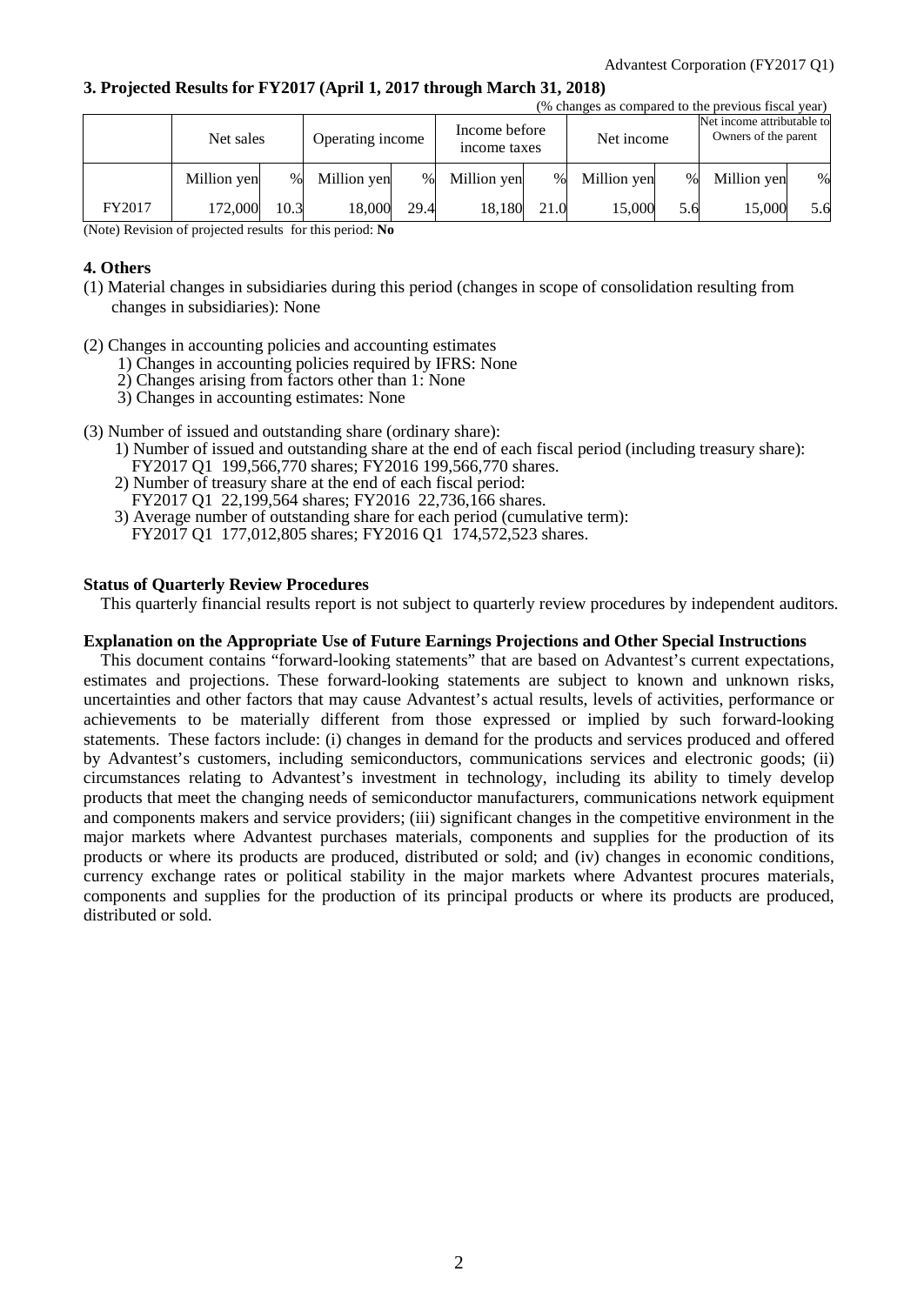## **Contents**

|                                                                                    | $P_4$ |
|------------------------------------------------------------------------------------|-------|
|                                                                                    | P. 4  |
|                                                                                    | P. 6  |
|                                                                                    | P. 6  |
|                                                                                    | P. 7  |
|                                                                                    | P. 8  |
| (1) Condensed Consolidated Statements of Financial Position ·····················  | P. 8  |
| (2) Condensed Consolidated Statements of Profit or Loss and Condensed Consolidated |       |
|                                                                                    | P. 10 |
|                                                                                    | P. 12 |
| Condensed Consolidated Statements of Cash Flows                                    | P. 13 |
| (5) Notes to the Condensed Consolidated Financial Statements                       | P. 14 |
|                                                                                    | P. 14 |
|                                                                                    | P. 14 |
|                                                                                    | P. 15 |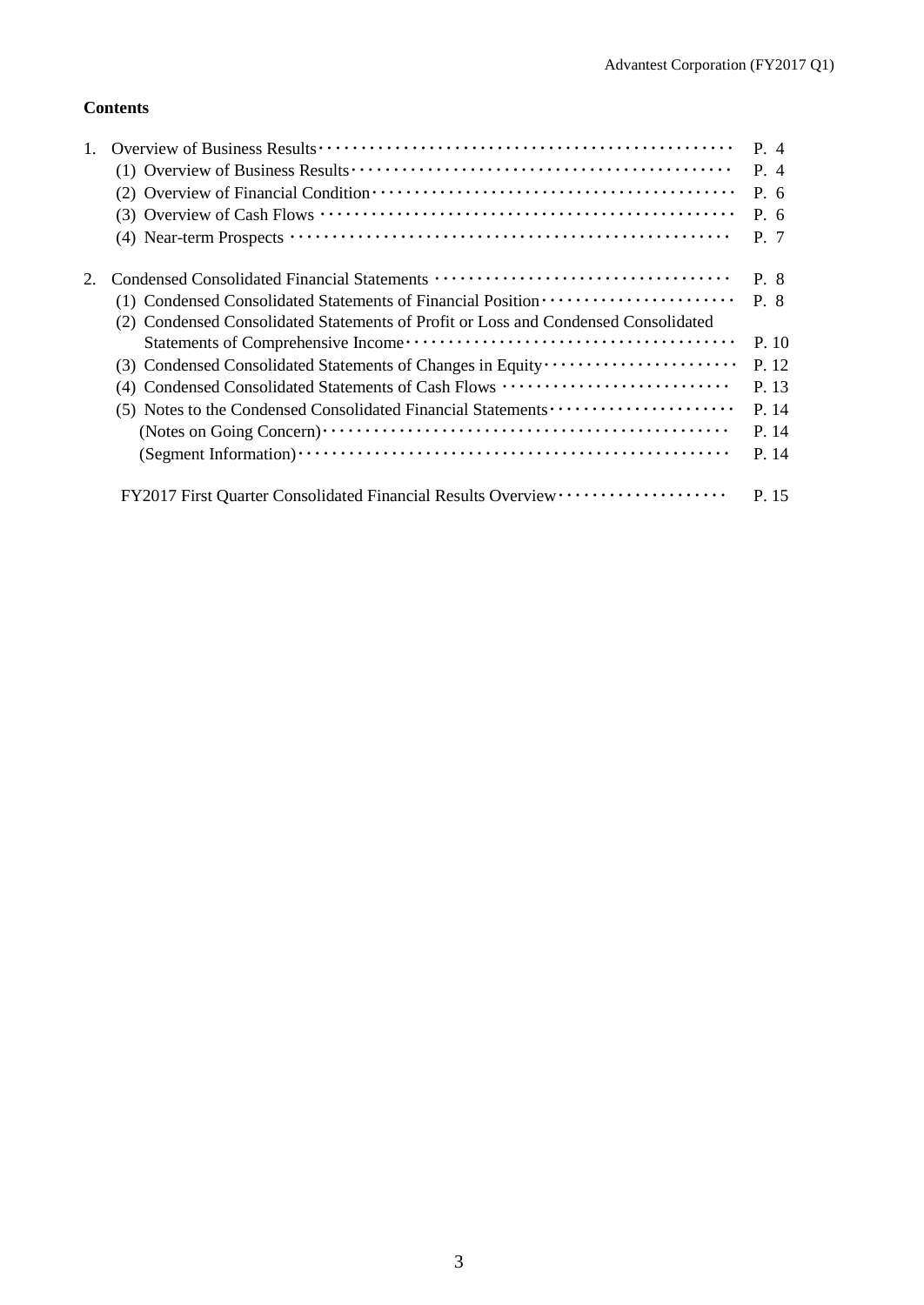#### 1. Overview of Business Results

#### (1) Overview of Business Results

Consolidated Financial Results of FY2017 Q1 (April 1, 2017 through June 30, 2017)

|                            |                                     |                                     | (in billion yen)                                                                                    |
|----------------------------|-------------------------------------|-------------------------------------|-----------------------------------------------------------------------------------------------------|
|                            | Three months ended<br>June 30, 2016 | Three months ended<br>June 30, 2017 | As compared to the<br>corresponding period of<br>the previous<br>fiscal year<br>increase (decrease) |
| Orders received            | 43.8                                | 49.4                                | 12.8%                                                                                               |
| Net sales                  | 40.7                                | 40.7                                | 0.1%                                                                                                |
| Operating income           | 5.7                                 | 2.2                                 | $(61.2\%)$                                                                                          |
| Income before income taxes | 6.2                                 | 1.6                                 | $(74.6\%)$                                                                                          |
| Net income                 | 5.0                                 | $1.0\,$                             | $(80.1\%)$                                                                                          |

In Advantest's first quarter, the global economy continued its overall recovery trend, supported by strength in the US and other countries.

In semiconductor-related markets, the market for automotive semiconductors and sensors was vibrant due to developments such as advances in automotive electronics. Moreover, memory semiconductor demand continued to expand amid growth in data center demand. Active capital investment was carried out in areas such as 3D NAND flash memory. However, in smartphone-related markets, semiconductor makers were reluctant to investment more to expand production capacity due to the inventory adjustments for Chinese smartphones, and new demand for semiconductor test devices was sluggish.

Average currency exchange rates for this first quarter were 1 USD to 112 JPY (111 JPY in the corresponding period of the previous fiscal year) and 1 Euro to 121 JPY (124 JPY, same as above).

In this business environment Advantest sought to expand our business.

As a result, orders received were (Y) 49.4 billion (12.8 % increase in comparison to the corresponding period in the previous fiscal year) and net sales were (Y) 40.7 billion (0.1 % increase in comparison to the corresponding period in the previous fiscal year). Operating income fell to (Y) 2.2 billion (61.2 % decrease in comparison to the corresponding period in the previous fiscal year) due to fewer highly profitable smartphone related products in our product mix in comparison to the corresponding period in the previous fiscal year. Foreign exchange losses in dollar-denominated assets of Europe subsidiaries increased due to the appreciation of the Euro versus USD. Income before income taxes was (Y) 1.6 billion (74.6 % decrease in comparison to the corresponding period in the previous fiscal year), and net income was (Y) 1.0 billion (80.1 % decrease in comparison to the corresponding period in the previous fiscal year). The percentage of net sales to overseas customers was 91.1% (93.4% in comparison to the corresponding period in the previous fiscal year).

Conditions of business segments are described below.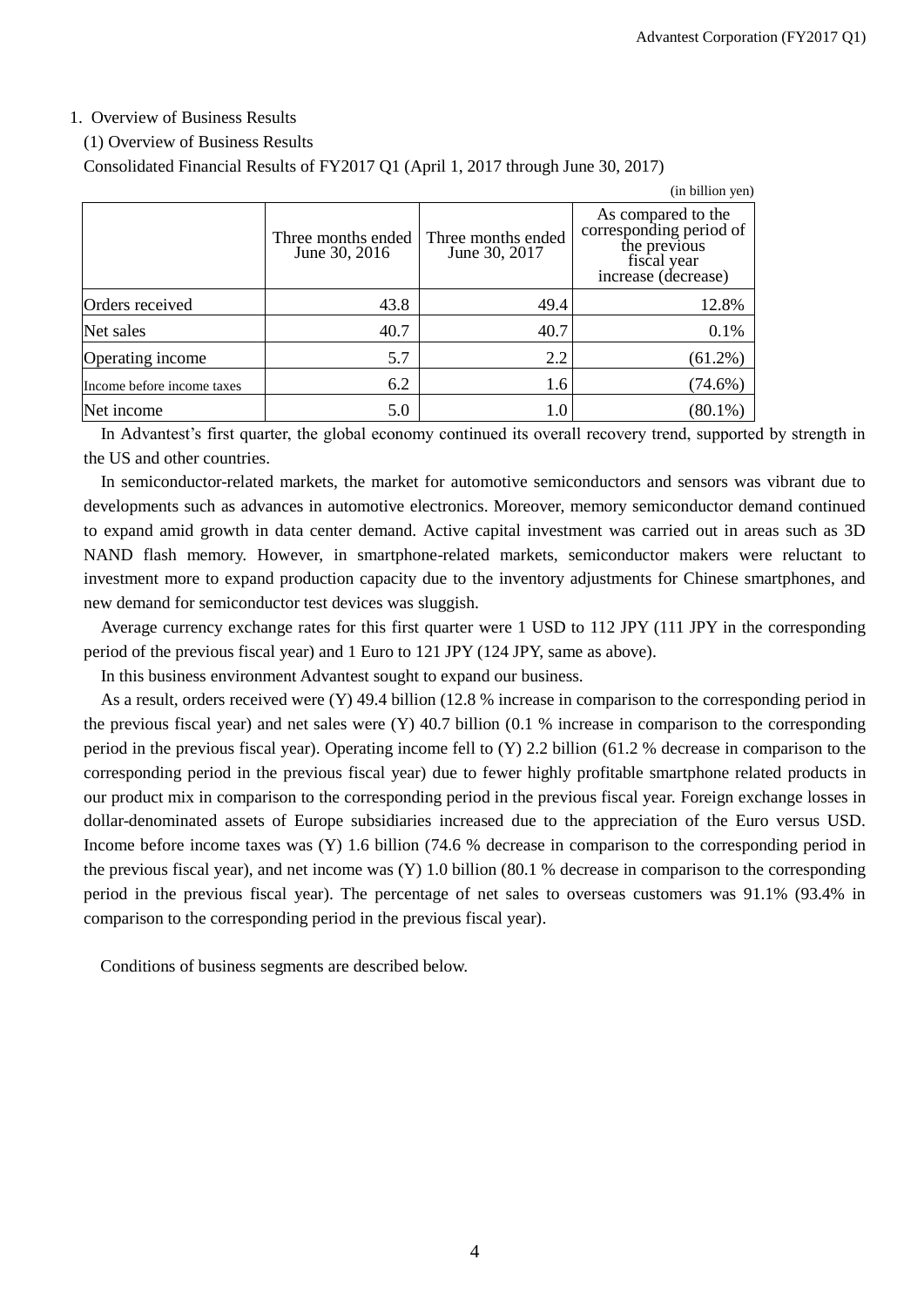|                 |                                     |                                     | (in billion yen)                                                                                    |
|-----------------|-------------------------------------|-------------------------------------|-----------------------------------------------------------------------------------------------------|
|                 | Three months ended<br>June 30, 2016 | Three months ended<br>June 30, 2017 | As compared to the<br>corresponding period of<br>the previous<br>fiscal year<br>increase (decrease) |
| Orders received | 29.8                                | 31.6                                | 5.9%                                                                                                |
| Net sales       | 28.7                                | 26.7                                | $(7.1\%)$                                                                                           |
| Segment income  | 8.0                                 | 2.6                                 | (68.2%                                                                                              |

<Semiconductor and Component Test System Segment>

Advantest's non-memory semiconductor test system business saw decreased demand for semiconductors used in smartphones in comparison to the corresponding period in the previous fiscal year due to the impact of Chinese smartphone inventory adjustments. Demand for automotive semiconductor test systems continued to be strong. In the memory sector, due to the vigorous interest of semiconductor manufacturers in capital investment, demand for memory semiconductor test systems expanded significantly in comparison to the corresponding period in the previous fiscal year.

As a result of the above, orders received were (Y) 31.6 billion (5.9 % increase in comparison to the corresponding period in the previous fiscal year), net sales were (Y) 26.7 billion (7.1% decrease in comparison to the corresponding period in the previous fiscal year), and segment income was (Y) 2.6 billion (68.2% decrease in comparison to the corresponding period in the previous fiscal year).

< Mechatronics System Segment>

|                 |               |                                                          | (in billion yen)                                                                                    |
|-----------------|---------------|----------------------------------------------------------|-----------------------------------------------------------------------------------------------------|
|                 | June 30, 2016 | Three months ended   Three months ended<br>June 30, 2017 | As compared to the<br>corresponding period of<br>the previous<br>fiscal year<br>increase (decrease) |
| Orders received | 6.2           | 10.8                                                     | 73.4%                                                                                               |
| Net sales       | 5.2           | 7.2                                                      | 39.4%                                                                                               |
| Segment income  | (1.0)         | [U.I                                                     |                                                                                                     |

The Mechatronics System Segment saw sales of device interfaces and test handlers, which correlate with memory semiconductor test system demand, increase as memory semiconductor manufacturers actively invested in capacity expansions.

As a result of the above, orders received were (Y) 10.8 billion (73.4% increase in comparison to the corresponding period in the previous fiscal year), net sales were (Y) 7.2 billion (39.4% increase in comparison to the corresponding period in the previous fiscal year), and segment loss was (Y) 0.1 billion ((Y) 0.9 billion improvement in comparison to the corresponding period of the previous fiscal year).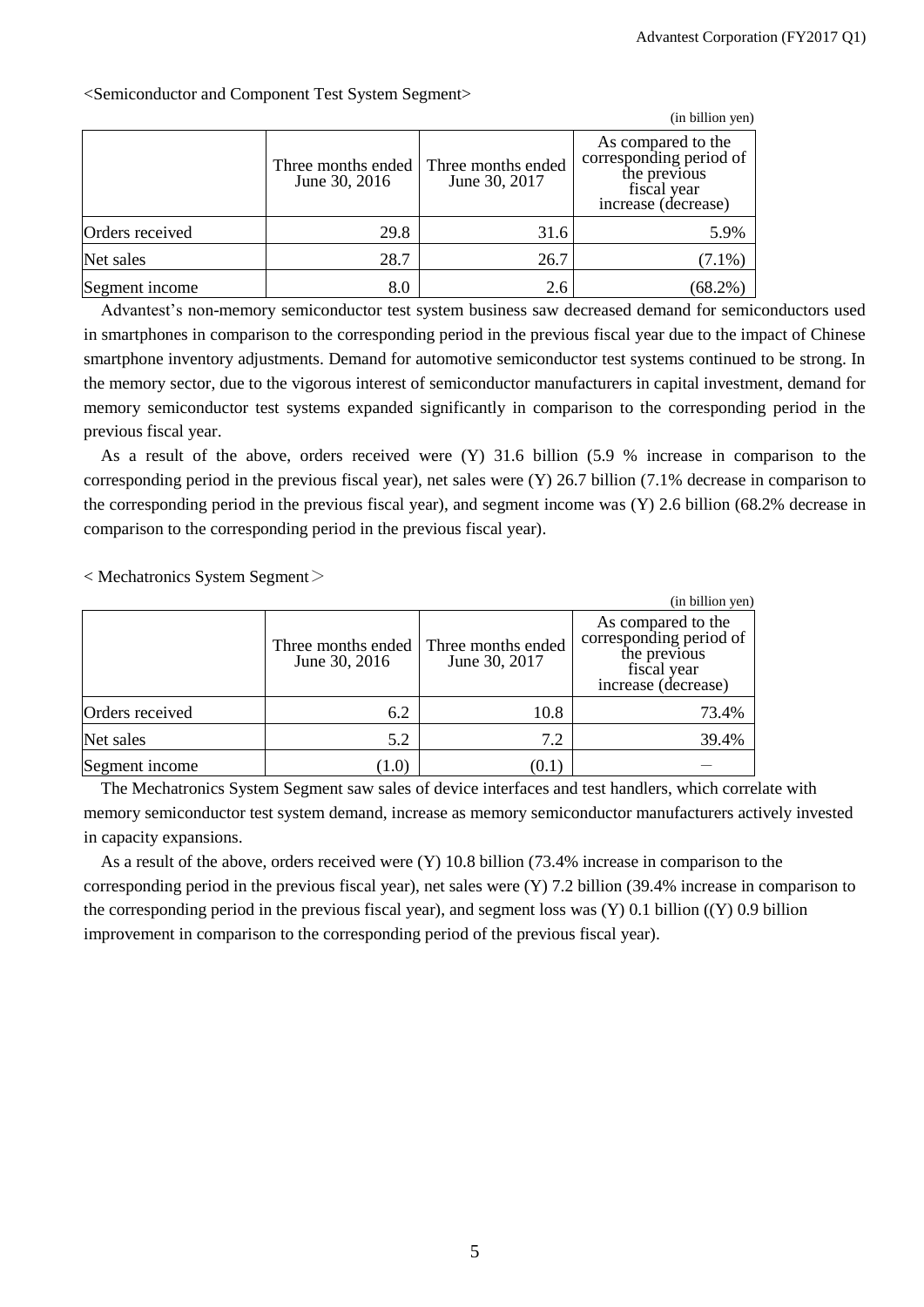|                 |                                     |                                     | (in billion yen)                                                                                    |
|-----------------|-------------------------------------|-------------------------------------|-----------------------------------------------------------------------------------------------------|
|                 | Three months ended<br>June 30, 2016 | Three months ended<br>June 30, 2017 | As compared to the<br>corresponding period of<br>the previous<br>fiscal year<br>increase (decrease) |
| Orders received | 7.7                                 | 7.0                                 | $(9.9\%)$                                                                                           |
| Net sales       | 6.9                                 | 6.9                                 | $(0.2\%)$                                                                                           |
| Segment income  | 0.6                                 | 0.7                                 | 11.0%                                                                                               |

In the Services, Support and Others Segment, our field services business, the mainstay of this segment, posted solid sales figures in an environment of increased demand in the semiconductor market overall, with the exception of part of the smartphone-related business.

As a result of the above, orders received were (Y) 7.0 billion (9.9% decrease in comparison to the corresponding period in the previous fiscal year), net sales were (Y) 6.9 billion (0.2% decrease in comparison to the corresponding period in the previous fiscal year), and segment income was (Y) 0.7 billion (11.0% increase in comparison to the corresponding period in the previous fiscal year).

#### (2) Overview of Financial Condition

Total assets at June 30, 2017 amounted to (Y) 217.5 billion, a decrease of (Y) 14.1 billion compared to March 31, 2017, primarily due to a decrease of (Y) 12.5 billion in cash and cash equivalents. The amount of total liabilities was (Y) 108.2 billion, a decrease of (Y) 13.9 billion compared to March 31, 2017, primarily due to a decrease of (Y) 15.0 billion in redemption of corporate bonds. Total Equity was (Y) 109.3 billion. Ratio of equity attributable to owners of the parent was 50.3%, an increase of 3.0 percentage points from March 31, 2017.

#### (3) Overview of Cash Flows

Cash and cash equivalents held at June 30, 2017 were (Y) 82.8 billion, a decrease of (Y) 12.5 billion from March 31, 2017. Significant cash flows during the three-month period of this fiscal year and their causes are described below.

Net cash provided by operating activities was (Y) 3.1 billion (net cash inflow of (Y) 7.7 billion in the corresponding period of the previous fiscal year). This amount was primarily attributable to a decrease of (Y) 2.3 billion in trade and other receivables, a decrease of (Y) 2.1 billion in trade and other payables and adjustments of non cash items such as depreciation and amortization in addition to the income before income taxes of (Y) 1.6 billion.

Net cash provided by investing activities was (Y) 0.2 billion (net cash outflow of (Y) 1.2 billion in the corresponding period of the previous fiscal year). This amount was primarily attributable to proceeds from sale of available-for-sale financial assets in the amount of (Y) 0.9 billion and payments for acquisition of property, plant and equipment in the amount of (Y) 0.6 billion.

Net cash used in financing activities was (Y) 16.2 billion (net cash outflow of (Y) 1.6 billion in the corresponding period of the previous fiscal year). This amount was primarily attributable to redemption of corporate bonds of (Y) 15.0 billion and dividends paid of (Y) 2.0 billion.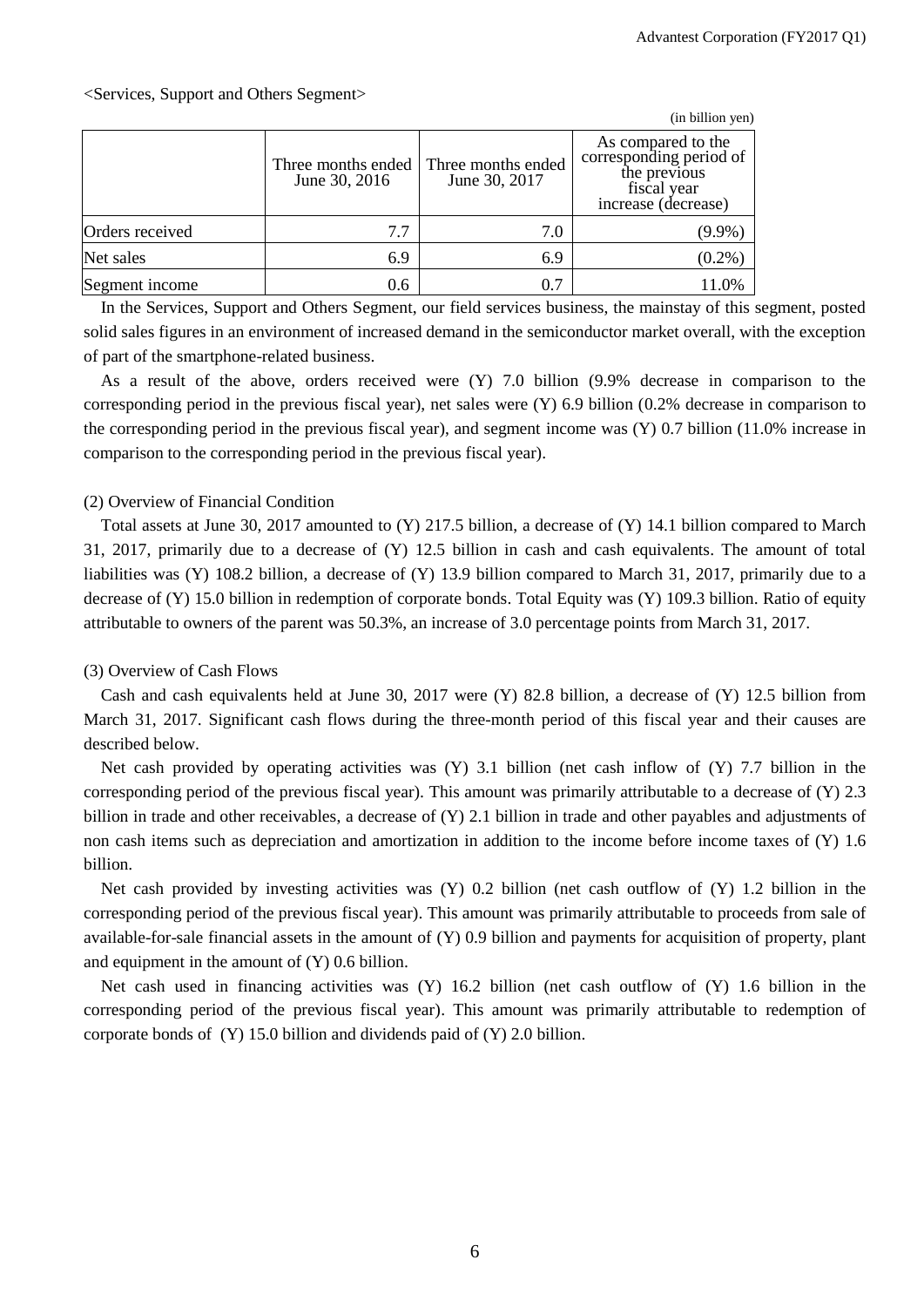(4) Near-term Prospects

The increased adoption of AI and the IoT, as well as data center growth to support these technologies, Advanced Driver Assistance Systems (ADAS) in the automotive industry, advanced smartphones, and fifthgeneration mobile telecommunications systems (5G) argue that a growing social emphasis on safety and comfort will drive continued growth in the semiconductor industry and related markets.

The outlook for the semiconductor test equipment market, which is Advantest's primary profit base, is that despite a temporary slowdown in demand from non-memory test system customers, the business environment is expected to improve from the second half of the fiscal year, driven by factors such as the recovery in demand for high-performance logic IC. Moreover, the increasing adoption of higher-speed, higher-capacity DRAM and NAND flash memory devices supports expectations that steady demand for our memory test systems will continue throughout the fiscal year.

Based on this outlook, Advantest will endeavor to expand our share of the semiconductor test equipment market, to reinforce our semiconductor test equipment peripherals business, and to cut costs, with the goal of continuing to boost profits.

As a result, Advantest's consolidated results forecast for FY2017, based on our near-term outlook for each business segment and foreign exchange trends, is unchanged from our forecast published in April 2017. Our forecast calls for net sales of (Y) 172.0 billion, operating income of (Y) 18.0 billion, income before income taxes of (Y) 18.2 billion, and net income of (Y) 15.0 billion. These forecasts are based on foreign exchange rates of 1 USD to 110 JPY and 1 Euro to 120 JPY.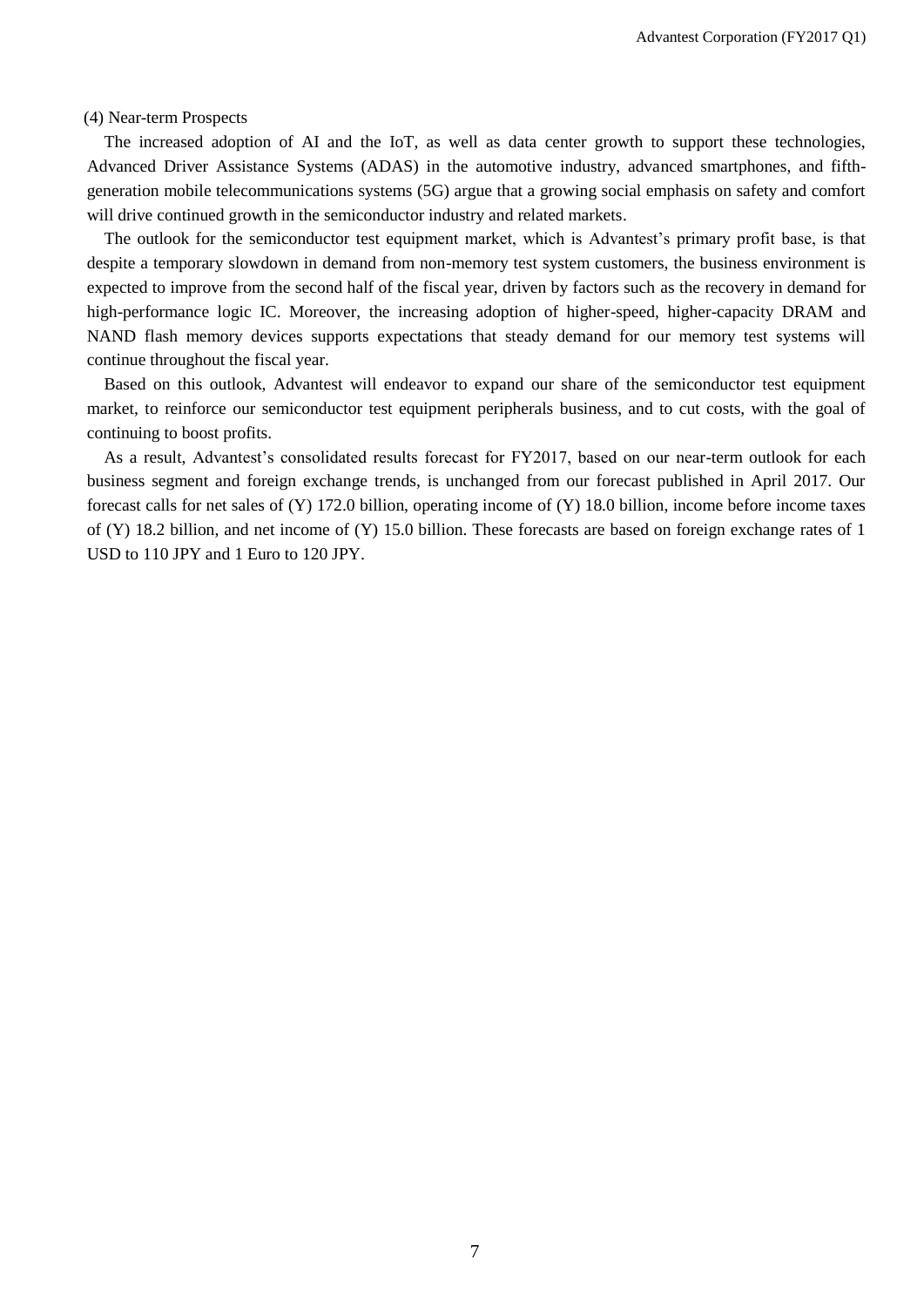#### 2. Condensed Consolidated Financial Statements

(1) Condensed Consolidated Statements of Financial Position

|                                    |                | Millions of Yen |
|------------------------------------|----------------|-----------------|
|                                    | As of          | As of           |
|                                    | March 31, 2017 | June 30, 2017   |
| Assets                             |                |                 |
| Current assets                     |                |                 |
| Cash and cash equivalents          | 95,324         | 82,847          |
| Trade and other receivables        | 32,451         | 30,255          |
| Inventories                        | 39,093         | 39,397          |
| Other current assets               | 2,976          | 4,010           |
| Subtotal                           | 169,844        | 156,509         |
| Assets held for sale               | 1,295          | 1,295           |
| Total current assets               | 171,139        | 157,804         |
| Non-current assets                 |                |                 |
| Property, plant and equipment, net | 29,915         | 29,544          |
| Goodwill and intangible assets     | 16,479         | 16,473          |
| Other financial assets             | 3,625          | 2,310           |
| Deferred tax assets                | 10,282         | 10, 841         |
| Other non-current assets           | 163            | 532             |
| Total non-current assets           | 60,464         | 59,700          |
| Total assets                       | 231,603        | 217,504         |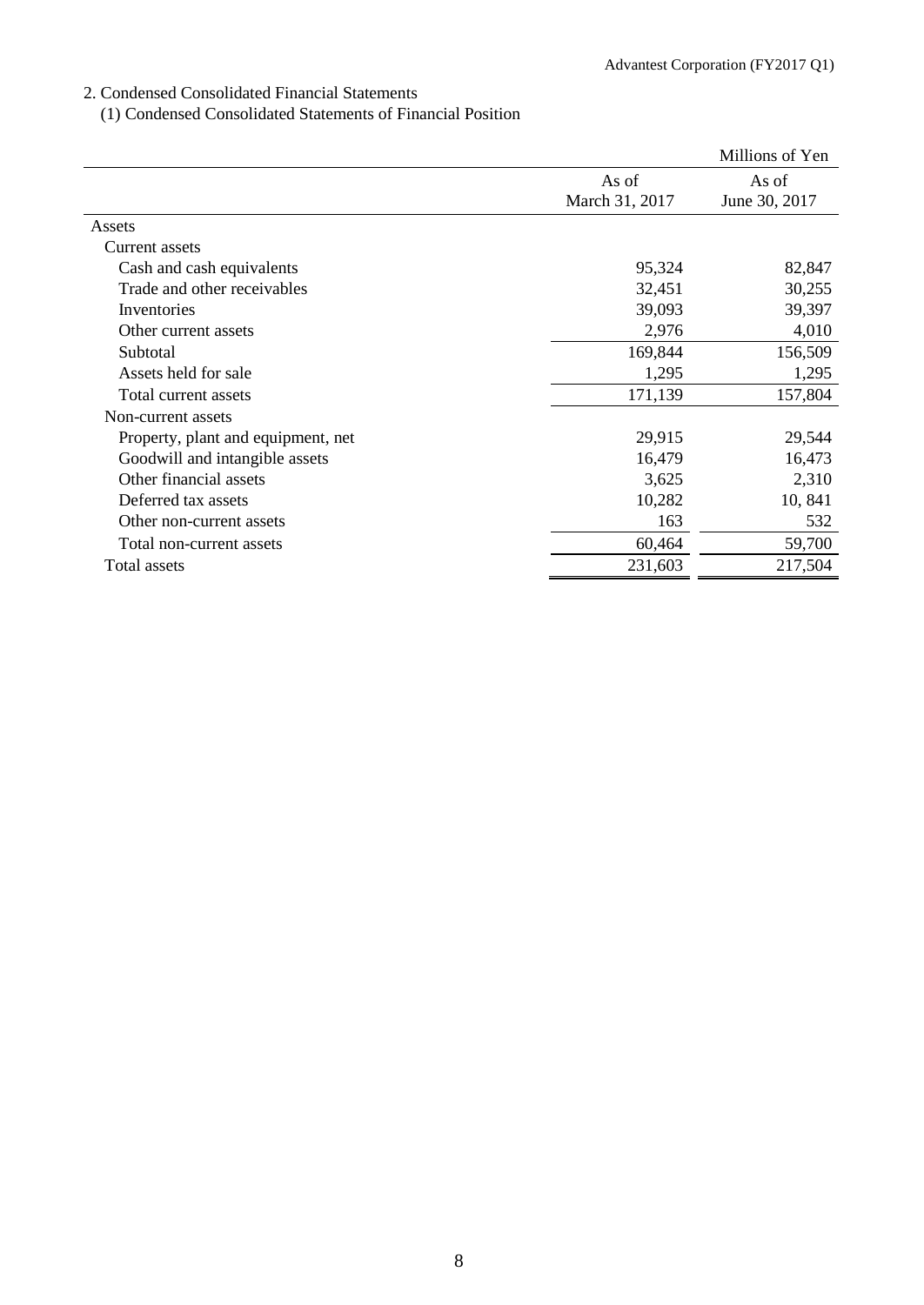|                                                      |                         | Millions of Yen        |
|------------------------------------------------------|-------------------------|------------------------|
|                                                      | As of<br>March 31, 2017 | As of<br>June 30, 2017 |
| Liabilities and Equity                               |                         |                        |
| Liabilities                                          |                         |                        |
| <b>Current liabilities</b>                           |                         |                        |
| Trade and other payables                             | 28,489                  | 26,472                 |
| <b>Bonds</b>                                         | 15,000                  |                        |
| Income tax payables                                  | 1,927                   | 1,480                  |
| Provisions                                           | 1,643                   | 1,624                  |
| Other financial liabilities                          | 626                     | 1,722                  |
| Other current liabilities                            | 3,749                   | 4,602                  |
| Total current liabilities                            | 51,434                  | 35,900                 |
| Non-current liabilities                              |                         |                        |
| <b>Bonds</b>                                         | 29,745                  | 29,777                 |
| Other financial liabilities                          | 39                      |                        |
| Retirement benefit liabilities                       | 38,865                  | 40,355                 |
| Deferred tax liabilities                             | 420                     | 540                    |
| Other non-current liabilities                        | 1,583                   | 1,615                  |
| Total non-current liabilities                        | 70,652                  | 72,287                 |
| <b>Total liabilities</b>                             | 122,086                 | 108,187                |
| Equity                                               |                         |                        |
| Share capital                                        | 32,363                  | 32,363                 |
| Share premium                                        | 44,319                  | 44,103                 |
| Treasury shares                                      | (86,039)                | (84,007)               |
| Retained earnings                                    | 113,676                 | 111,534                |
| Other components of equity                           | 5,198                   | 5,324                  |
| Total equity attributable to<br>owners of the parent | 109,517                 | 109,317                |
| Total equity                                         | 109,517                 | 109,317                |
| Total liabilities and equity                         | 231,603                 | 217,504                |
|                                                      |                         |                        |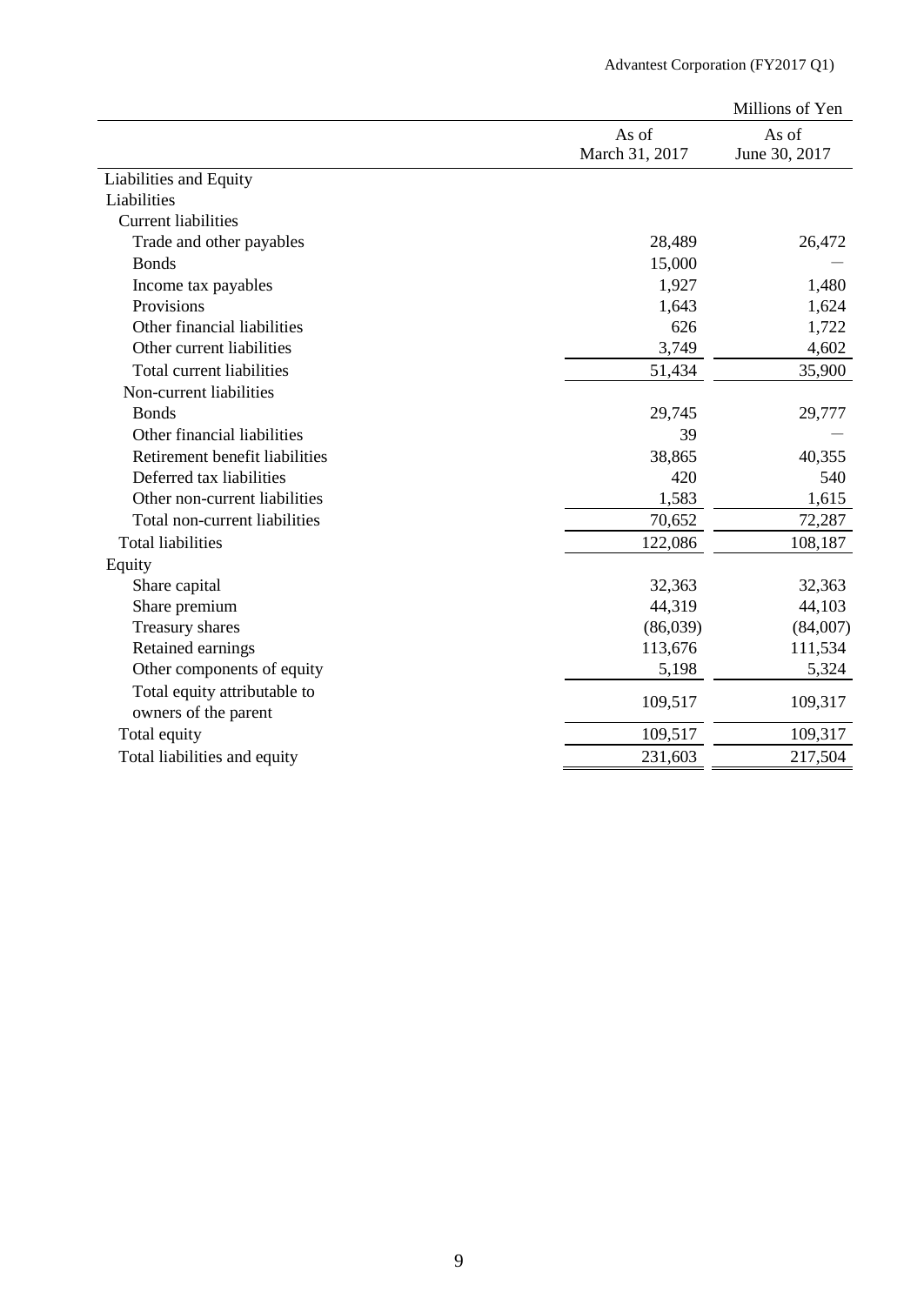(2) Condensed Consolidated Statements of Profit or Loss and Condensed Consolidated Statements of Comprehensive Income

Condensed Consolidated Statements of Profit or Loss

|                                                 |                                     | Millions of Yen                     |
|-------------------------------------------------|-------------------------------------|-------------------------------------|
|                                                 | Three months ended<br>June 30, 2016 | Three months ended<br>June 30, 2017 |
| Net sales                                       | 40,669                              | 40,697                              |
| Cost of sales                                   | (15,391)                            | (20, 117)                           |
| Gross profit                                    | 25,278                              | 20,580                              |
| Selling, general and<br>administrative expenses | (19, 597)                           | (18, 415)                           |
| Other income                                    | 138                                 | 81                                  |
| Other expenses                                  | (81)                                | (20)                                |
| Operating income                                | 5,738                               | 2,226                               |
| Financial income                                | 497                                 | 454                                 |
| Financial expenses                              | (56)                                | (1, 113)                            |
| Income before income taxes                      | 6,179                               | 1,567                               |
| Income taxes                                    | (1,204)                             | (576)                               |
| Net income                                      | 4,975                               | 991                                 |
| Net income attributable to:                     |                                     |                                     |
| Owners of the parent                            | 4,975                               | 991                                 |
| Earnings per share:                             |                                     | Yen                                 |
| Basic                                           | 28.50                               | 5.60                                |
| Diluted                                         | 25.97                               | 5.21                                |
|                                                 |                                     |                                     |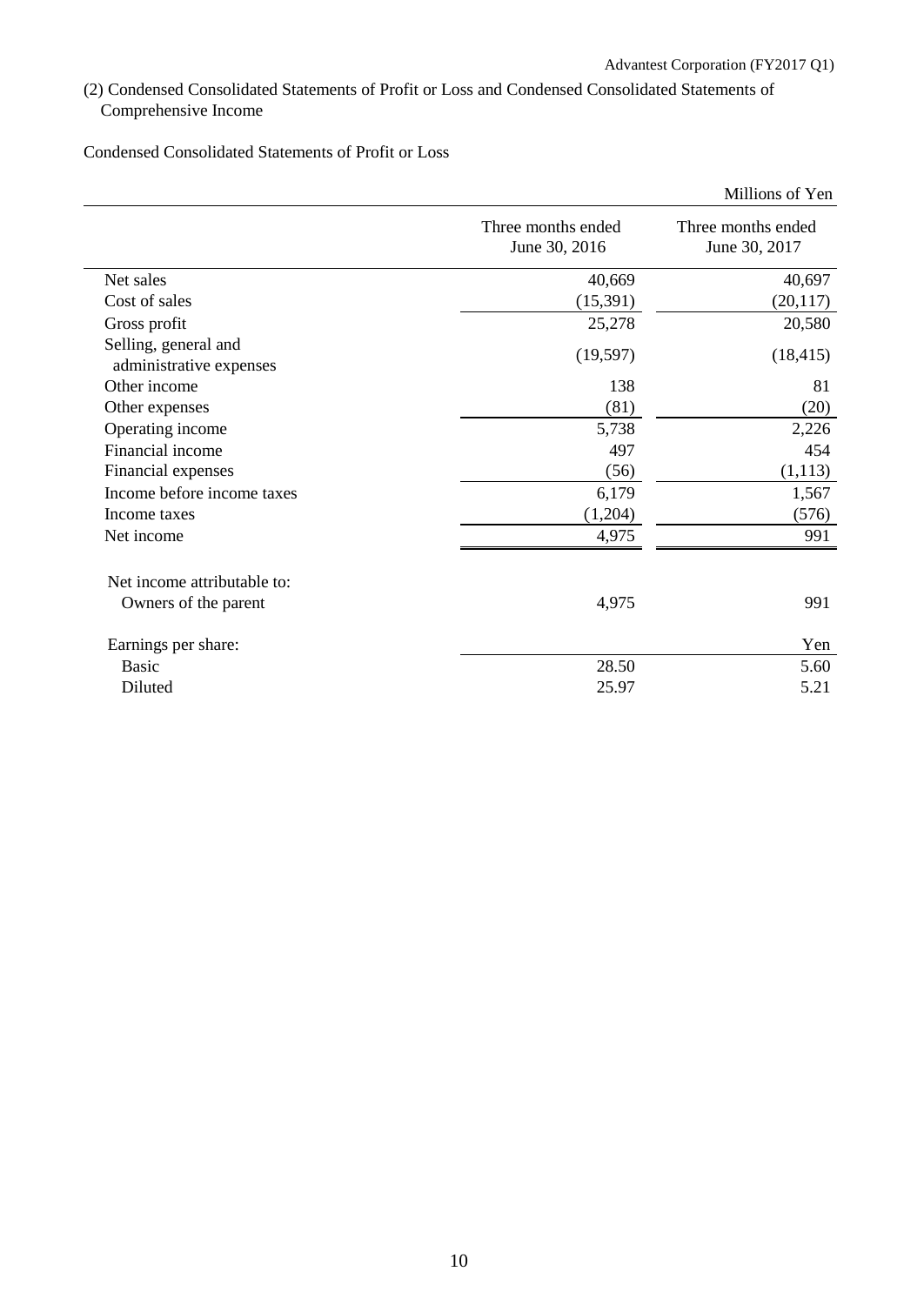|                                                                  |                    | Millions of Yen    |
|------------------------------------------------------------------|--------------------|--------------------|
|                                                                  | Three months ended | Three months ended |
|                                                                  | June 30, 2016      | June 30, 2017      |
| Net income                                                       | 4,975              | 991                |
| Other comprehensive income                                       |                    |                    |
| Items that may be subsequently reclassified to profit or loss    |                    |                    |
| Exchange differences on translation of foreign operations        | (8,902)            | 698                |
| Net change in fair values of available-for-sale financial assets | (112)              | (572)              |
| Total other comprehensive income                                 | (9,014)            | 126                |
| Total comprehensive income for the period                        | (4,039)            | 1,117              |
| Comprehensive income attributable to:                            |                    |                    |
| Owners of the parent                                             | (4,039)            | 1,117              |

# Condensed Consolidated Statements of Comprehensive Income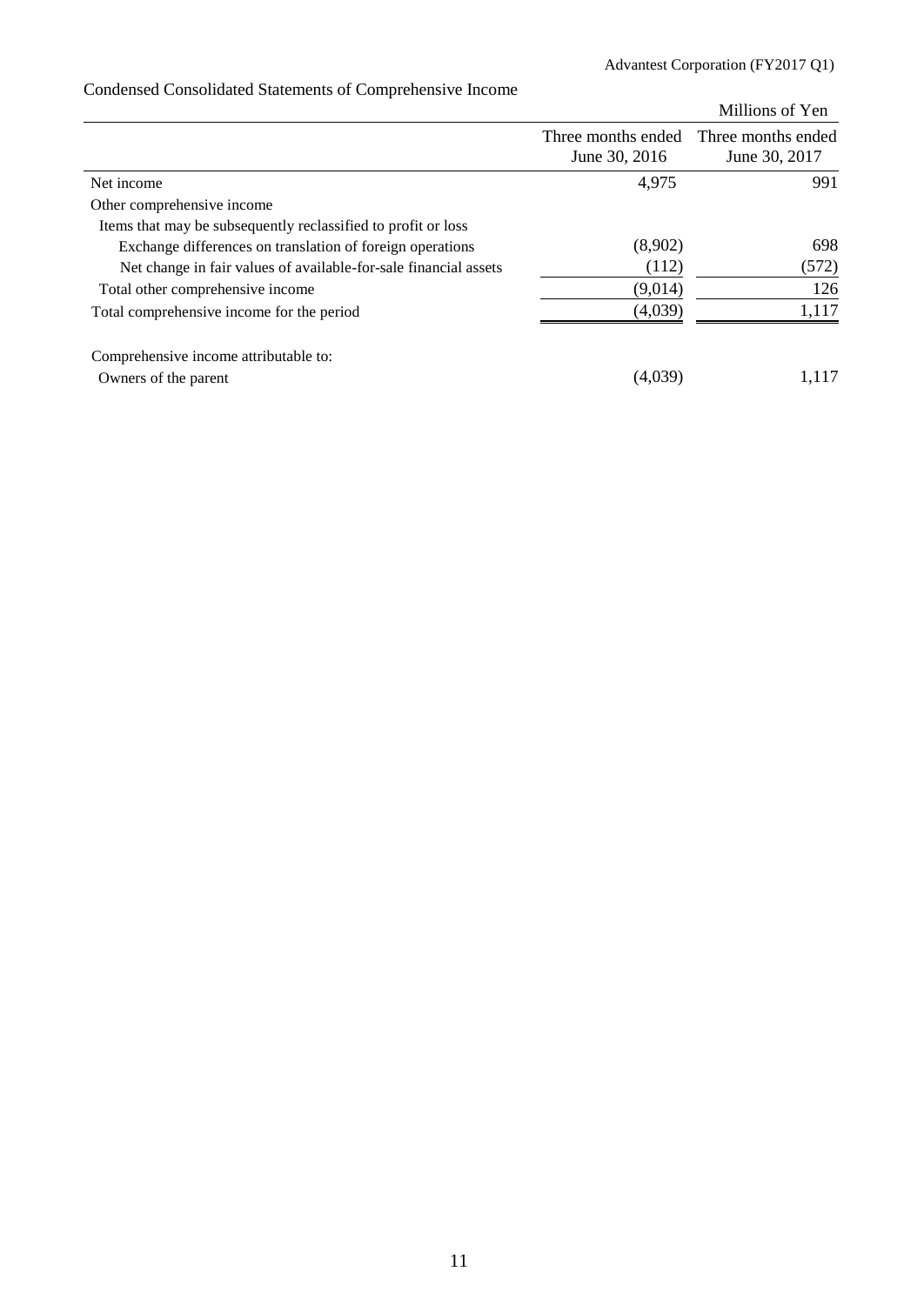# (3) Condensed Consolidated Statements of Changes in Equity

Three months ended June 30, 2016

|                  |                  |                    | Millions of Yen      |                             |                                             |                 |
|------------------|------------------|--------------------|----------------------|-----------------------------|---------------------------------------------|-----------------|
|                  |                  |                    |                      |                             |                                             |                 |
|                  |                  |                    |                      | Other                       |                                             |                 |
| Share<br>capital | Share<br>premium | Treasury<br>shares | Retained<br>earnings | compone<br>nts of<br>equity | Total                                       | Total<br>Equity |
| 32,363           | 44,478           | (94, 585)          | 105,190              | 6,173                       | 93,619                                      | 93,619          |
|                  |                  |                    |                      |                             |                                             | 4,975           |
|                  |                  |                    |                      | (9,014)                     | (9,014)                                     | (9,014)         |
|                  |                  |                    | 4,975                | (9,014)                     | (4,039)                                     | (4,039)         |
|                  |                  | $\theta$           |                      |                             | $\theta$                                    | $\theta$        |
|                  |                  |                    |                      |                             |                                             |                 |
|                  |                  |                    | (1,746)              |                             | (1,746)                                     | (1,746)         |
|                  |                  | $\boldsymbol{0}$   | (1,746)              |                             | (1,746)                                     | (1,746)         |
| 32,363           | 44,478           | (94, 585)          | 108,419              | (2,841)                     | 87,834                                      | 87,834          |
|                  |                  |                    |                      | 4,975                       | Equity attributable to owners of the parent | 4,975           |

Three months ended June 30, 2017

|                                              |                  |                  |                                             |                      |                                      |                | Millions of Yen |
|----------------------------------------------|------------------|------------------|---------------------------------------------|----------------------|--------------------------------------|----------------|-----------------|
|                                              |                  |                  | Equity attributable to owners of the parent |                      |                                      |                |                 |
|                                              | Share<br>capital | Share<br>premium | Treasury<br>shares                          | Retained<br>earnings | Other<br>compone<br>nts of<br>equity | Total          | Total<br>Equity |
| Balance at April 1, 2017<br>Net income       | 32,363           | 44,319           | (86,039)                                    | 113,676<br>991       | 5,198                                | 109,517<br>991 | 109,517<br>991  |
| Other comprehensive<br>income                |                  |                  |                                             |                      | 126                                  | 126            | 126             |
| Total comprehensive income<br>for the period |                  |                  |                                             | 991                  | 126                                  | 1,117          | 1,117           |
| Purchase of treasury shares                  |                  |                  | (1)                                         |                      |                                      | (1)            | (1)             |
| Disposal of treasury shares                  |                  | (216)            | 2,033                                       | (1,011)              |                                      | 806            | 806             |
| Dividends                                    |                  |                  |                                             | (2,122)              |                                      | (2,122)        | (2,122)         |
| Total transactions with the<br>owners        |                  | (216)            | 2,032                                       | (3,133)              |                                      | (1,317)        | (1,317)         |
| Balance at June 30, 2017                     | 32,363           | 44,103           | (84,007)                                    | 111,534              | 5,324                                | 109,317        | 109,317         |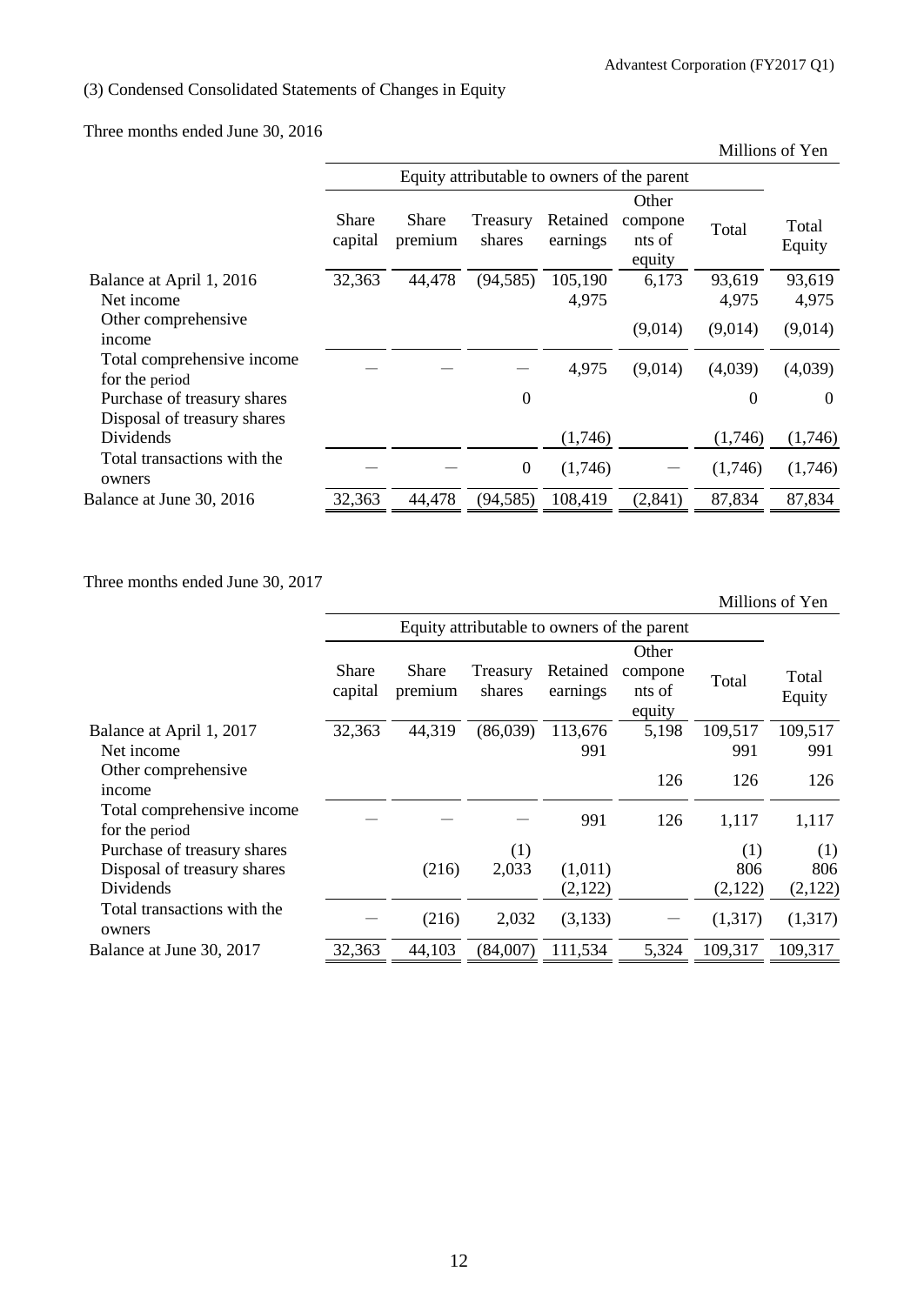(4)Condensed Consolidated Statements of Cash Flows

|                                                                  |                    | Millions of Yen    |
|------------------------------------------------------------------|--------------------|--------------------|
|                                                                  | Three months ended | Three months ended |
|                                                                  | Jun 30, 2016       | Jun 30, 2017       |
|                                                                  |                    |                    |
| Cash flows from operating activities:                            |                    |                    |
| Income before income taxes                                       | 6,179              | 1,567              |
| Adjustments to reconcile income before income taxes              |                    |                    |
| to net cash provided by (used in) operating activities:          |                    |                    |
| Depreciation and amortization                                    | 1,036              | 1,166              |
| Gain on sales of available-for-sale financial assets             |                    | (349)              |
| Changes in assets and liabilities:                               |                    |                    |
| Trade and other receivables                                      | 1,837              | 2,314              |
| Inventories                                                      | (1,761)            | (192)              |
| Trade and other payables                                         | 321                | (2,145)            |
| Warranty provisions                                              | 44                 | (18)               |
| Retirement benefit liabilities                                   | 835                | 581                |
| Other                                                            | 343                | 876                |
| Subtotal                                                         | 8,834              | 3,800              |
| Interest and dividends received                                  | 97                 | 110                |
|                                                                  | (80)               |                    |
| Interest paid                                                    |                    | (48)               |
| Income taxes paid                                                | (1,120)            | (800)              |
| Net cash provided by (used in) operating activities              | 7,731              | 3,062              |
| Cash flows from investing activities:                            |                    |                    |
| Proceeds from sale of available-for-sale financial assets        |                    | 851                |
| Purchases of property, plant and equipment                       | (1,214)            | (556)              |
|                                                                  |                    |                    |
| Purchases of intangible assets                                   | (30)               | (106)              |
| Other                                                            | 33                 | 53                 |
| Net cash provided by (used in) investing activities              | (1,211)            | 242                |
| Cash flows from financing activities:                            |                    |                    |
| Proceeds from disposal of treasury shares                        |                    | 811                |
| Redemption of bonds                                              |                    | (15,000)           |
|                                                                  |                    |                    |
| Dividends paid                                                   | (1,601)            | (1,977)            |
| Other                                                            | (18)               | (4)                |
| Net cash provided by (used in) financing activities              | (1,619)            | (16, 170)          |
| Net effect of exchange rate changes on cash and cash equivalents | (5,187)            | 389                |
| Net change in cash and cash equivalents                          | (286)              | (12, 477)          |
| Cash and cash equivalents at beginning of period                 | 85,430             | 95,324             |
| Cash and cash equivalents at end of period                       | 85,144             | 82,847             |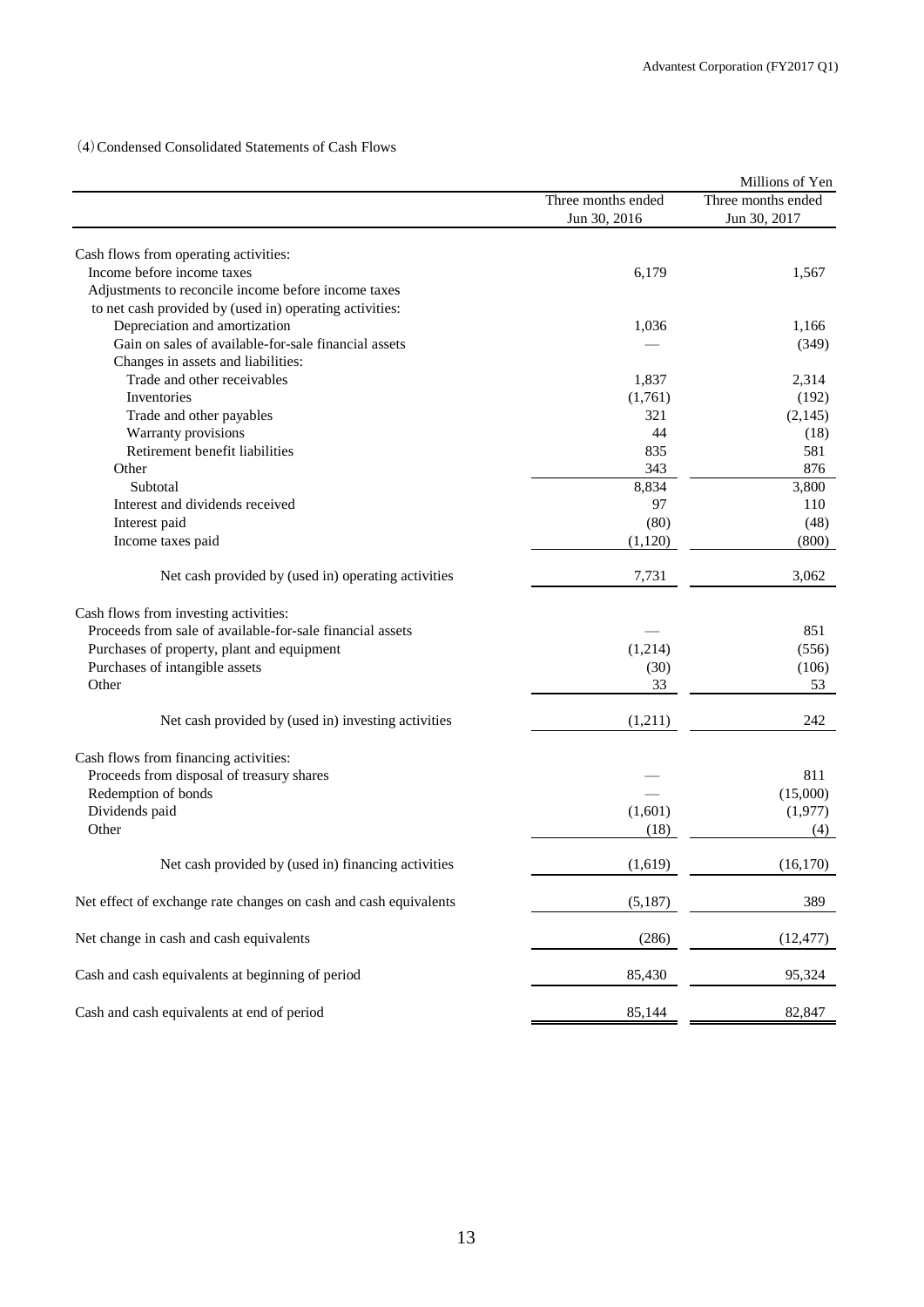#### (5) Notes to the Condensed Consolidated Financial Statements

#### (Notes on Going Concern): None

#### (Segment Information)

#### Three months ended June 30, 2016

| $1 \text{ m}$ ce montino endeu sune 50, 2010                                                   |                                                                         |                                           |                                    |                              |              |
|------------------------------------------------------------------------------------------------|-------------------------------------------------------------------------|-------------------------------------------|------------------------------------|------------------------------|--------------|
|                                                                                                | Semiconductor<br>and Component<br><b>Test System</b><br><b>Business</b> | Mechatronics<br>System<br><b>Business</b> | Services.<br>Support and<br>Others | Elimination<br>and Corporate | Consolidated |
| Net sales                                                                                      |                                                                         |                                           |                                    |                              |              |
| Net sales to unaffiliated customers                                                            | 28,683                                                                  | 5,123                                     | 6,863                              |                              | 40,669       |
| Inter-segment sales                                                                            | 4                                                                       | 34                                        |                                    | (38)                         |              |
| Total                                                                                          | 28,687                                                                  | 5,157                                     | 6,863                              | (38)                         | 40,669       |
| Segment income (loss)<br>(operating income (loss) before share<br>option compensation expense) | 8,039                                                                   | (985)                                     | 634                                | (1,950)                      | 5,738        |
| Adjustment:<br>Share option compensation expense                                               |                                                                         |                                           |                                    |                              |              |
| Operating income                                                                               |                                                                         |                                           |                                    |                              | 5,738        |
| Financial income                                                                               |                                                                         |                                           |                                    |                              | 497          |
| Financial expenses                                                                             |                                                                         |                                           |                                    |                              | (56)         |
| Income before income taxes                                                                     |                                                                         |                                           |                                    |                              | 6,179        |

Three months ended June 30, 2017 Millions of Yen

|                                                                                                | Semiconductor<br>and Component<br><b>Test System</b><br><b>Business</b> | Mechatronics<br>System<br><b>Business</b> | Services,<br>Support and<br><b>Others</b> | Elimination<br>and Corporate | Consolidated |
|------------------------------------------------------------------------------------------------|-------------------------------------------------------------------------|-------------------------------------------|-------------------------------------------|------------------------------|--------------|
| Net sales                                                                                      |                                                                         |                                           |                                           |                              |              |
| Net sales to unaffiliated customers                                                            | 26,657                                                                  | 7,188                                     | 6,852                                     |                              | 40,697       |
| Inter-segment sales                                                                            |                                                                         |                                           |                                           |                              |              |
| Total                                                                                          | 26,657                                                                  | 7,188                                     | 6,852                                     |                              | 40,697       |
| Segment income (loss)<br>(operating income (loss) before share<br>option compensation expense) | 2,558                                                                   | (80)                                      | 704                                       | (956)                        | 2,226        |
| Adjustment:<br>Share option compensation expense                                               |                                                                         |                                           |                                           |                              |              |
| Operating income                                                                               |                                                                         |                                           |                                           |                              | 2,226        |
| Financial income                                                                               |                                                                         |                                           |                                           |                              | 454          |
| Financial expenses                                                                             |                                                                         |                                           |                                           |                              | (1,113)      |
| Income before income taxes                                                                     |                                                                         |                                           |                                           |                              | 1,567        |

(Notes)

1. Advantest uses the operating income (loss) before share option compensation expense for management's analysis of business segment results.

2. Segment income (loss) is presented on the basis of operating income (loss) before share option compensation expense.

- 3. Inter-segment sales are based on market prices.
- 4. Adjustments to segment income in Corporate principally represent corporate general and administrative expenses and research and development expenses related to fundamental research activities that are not allocated to operating segments.